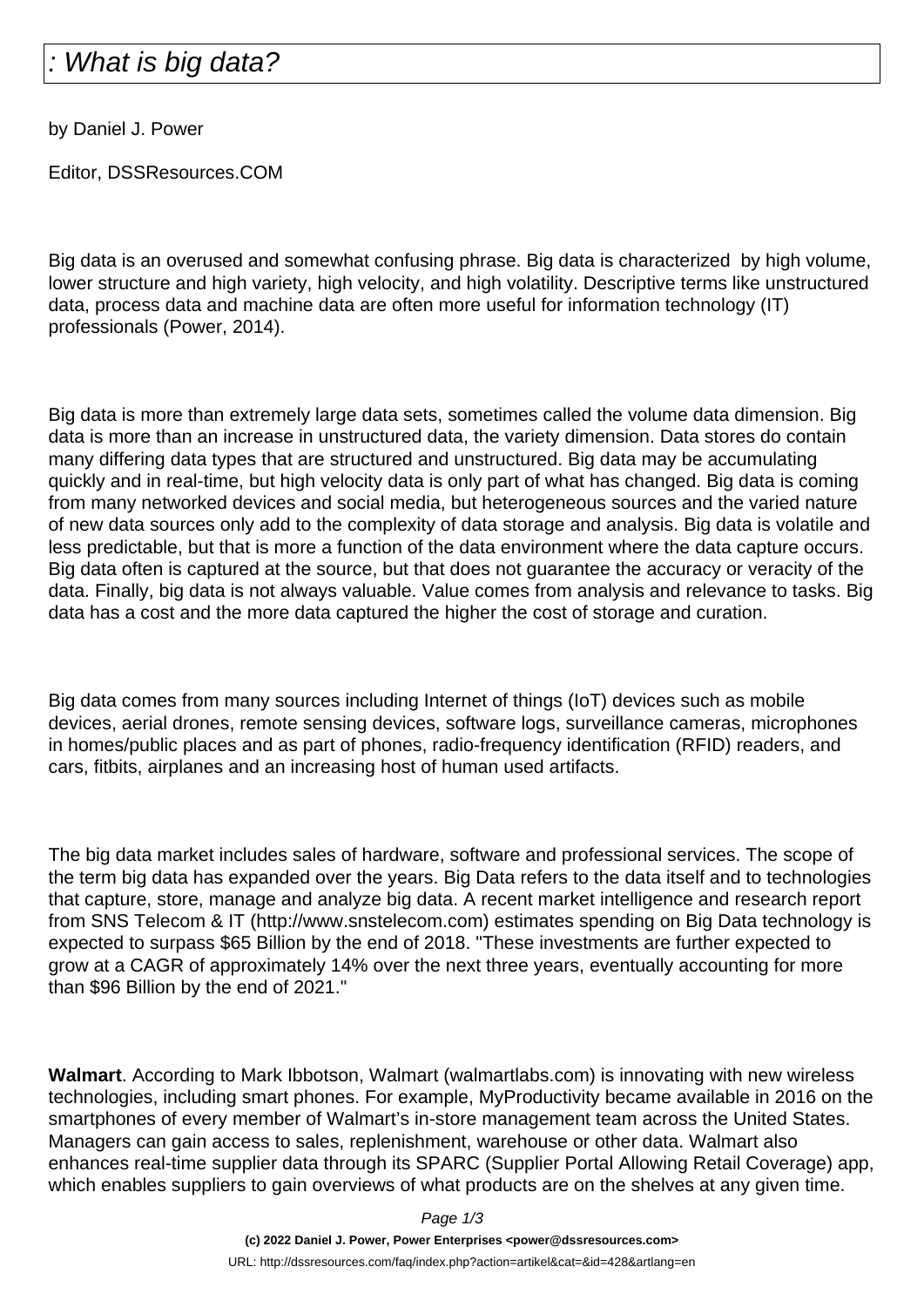**Disney Theme Parks**. The Walt Disney Company uses a wireless-tracking wristband called 'MagicBand'. The goal is to improve the guest experience and create a complete data trail of visitors. MagicBands are linked to a credit card and function as a park entry pass as well as a room key. They are part of the new MyMagic+ system. Joining is still completely voluntarily, however, visitors who join have many advantages such as avoiding some lines, pre-booking rides, changing reservation on-the-go via smartphones, and more. The MyMagic+ system helps Walt Disney collect real-time location data, purchase history, riding patterns and more. Walt Disney is building a gigantic database to help manage a theme park, cf., Marr (2017).

Some generalized uses of big data that have created value include: Network Performance and Coverage Optimization, Customer Churn Prevention, Personalized Marketing, Tailored Location Based Services, Fraud Detection, Predictive Aircraft Maintenance and Fuel Optimization, Autonomous and Semi-Autonomous Driving, Streamlining Vehicle Recalls and Warranty Management, Fleet Management, Usage Based Insurance, Predictive Aircraft Maintenance and Fuel Optimization, Air Traffic Control, Customer Retention and Personalized Products, Risk Management, Fraud Detection, Credit Scoring, Intelligence Gathering, Energy Saving Opportunities, Preventing Injuries, Identifying Learning Patterns, Enabling Student-Directed Learning, Drug Discovery, Design and Development, Clinical Development and Trials, Population Health Management, Personalized Healthcare and Targeted Treatments, Proactive and Remote Patient Monitoring, Energy Optimization and Fault Detection, Intelligent Building Analytics, Urban Transportation Management, Optimizing Energy Production, Water Management, Claims Fraud Mitigation, Customer Retention and Profiling, Risk Management, Asset Maintenance & Downtime Reduction, Quality and Environmental Impact Control, Optimized Supply Chain, Exploration and Identification of Natural Resources, Audience and Advertising Optimization, Channel Optimization, Live Sports Event Analytics, Detecting abusive content, Cyber Crime Mitigation, Crime Prediction Analytics, Video Analytics and Situational Awareness, Tax Collection and Fraud Detection, Economic Analysis, Predicting & Mitigating Disasters, Customer Sentiment Analysis, Customer and Branch Segmentation, Price Optimization, Personalized Marketing, Optimizing and Monitoring the Supply Chain, In-Field Sales Analytics

Big data is about us and what we do and what happens in our environment. Big data is also about providing input to help manage our lives and our World.

## **References**

Marr, B., "Disney Uses Big Data, IoT And Machine Learning To Boost Customer Experience," Forbes, August 24, 2017 at URL https://www.forbes.com/sites/bernardmarr/2017/08/24/disney-uses-big-data-iot-and-machine-learnin g-to-boost-customer-experience .

Page 2/3

**(c) 2022 Daniel J. Power, Power Enterprises <power@dssresources.com>**

URL: http://dssresources.com/faq/index.php?action=artikel&cat=&id=428&artlang=en